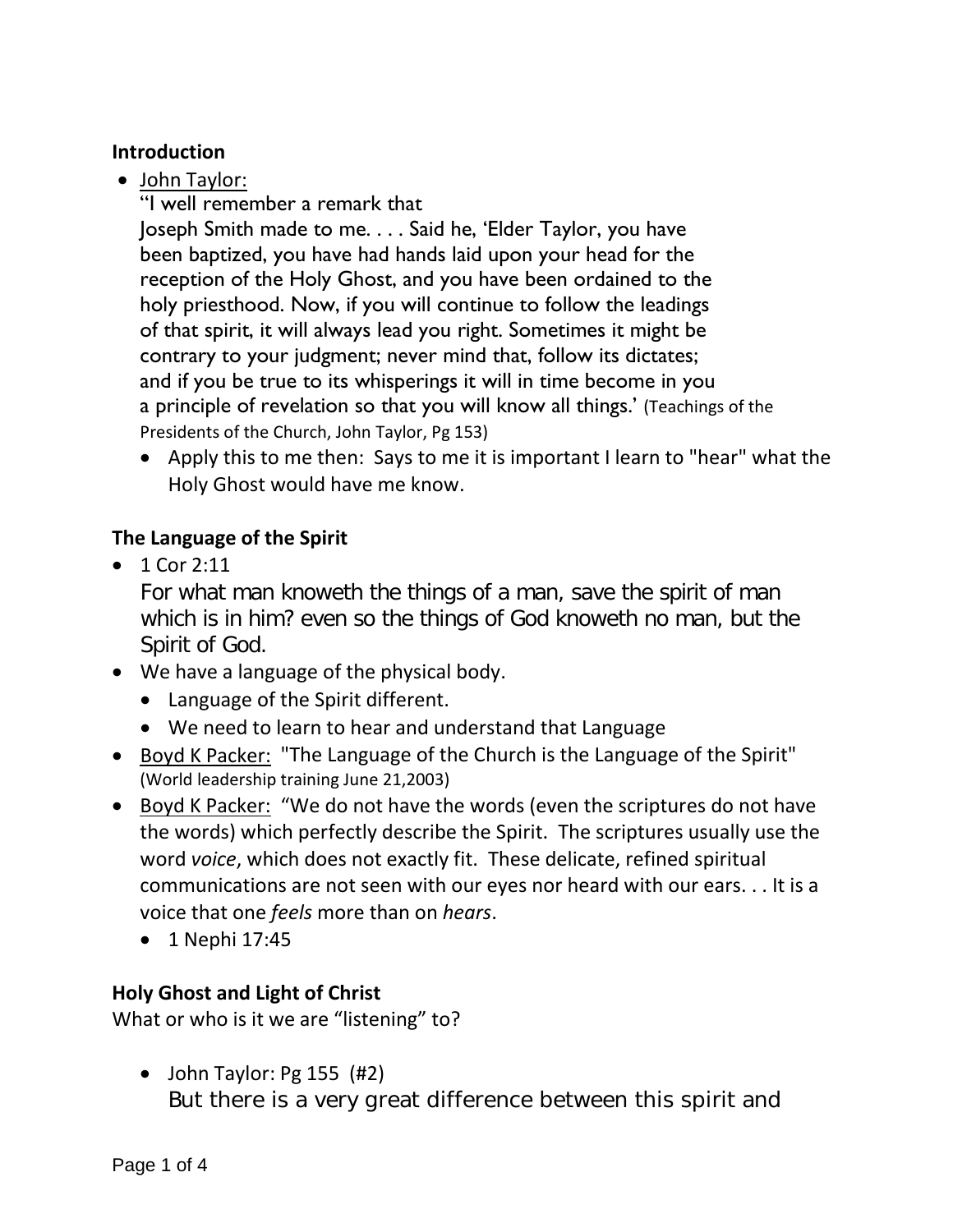feeling that leads men to do right, which is emphatically denominated a portion of the Spirit of God, which is given to every man to profit withal, and what is termed in the scriptures the gift of the Holy Ghost. (Gospel Kingdom pg 42)

- Holy Ghost but how? He can only be in one place at a time?
- Can be confusing

Holy Ghost different from Spirit (Light of Christ)

- **Drawing**
- The Holy Ghost is a personage of spirit and a member of the Godhead.
	- o Elder Joseph Fielding Smith taught that:

"the Holy Ghost should not be confused with the Spirit [the Light of Christ] which fills the immensity of space and which is everywhere present. This other Spirit is impersonal and has no size, nor dimensions; it proceeds forth from the presence of the Father and the Son and is in all things. We should speak of the Holy Ghost as a personage as 'he' and this other Spirit as 'it,' although when we speak of the power or gift of the Holy Ghost we may properly say 'it.' "

- D&C 88:7-13
	- The Spirit is the Power of God (v13)
		- o Light (communicative system to enlighten our minds etc)
		- o Law (13)
		- o Matter (D&C 131:7)

# Expound

How does the Holy Ghost then perform his work?

- He uses the Light of Christ.
	- Bruce R McConkie:

"The light of Christ is neither the Holy Ghost nor the gift of the Holy Ghost; but that member of the Godhead, because he along with the Father and the Son is God, uses the light of Christ for his purposes. Thus spiritual gifts, the gifts of God meaning faith, miracles, prophecy, and all the rest -- come from God by the power of the Holy Ghost. Men prophesy, for instance, when moved upon by the Holy Ghost. And yet Moroni says: "All these gifts come by the Spirit of Christ" (Moroni 10:17), meaning that the Holy Ghost uses the light of Christ to transmit his gifts. But the Spirit of Christ, by which the Holy Ghost operates, is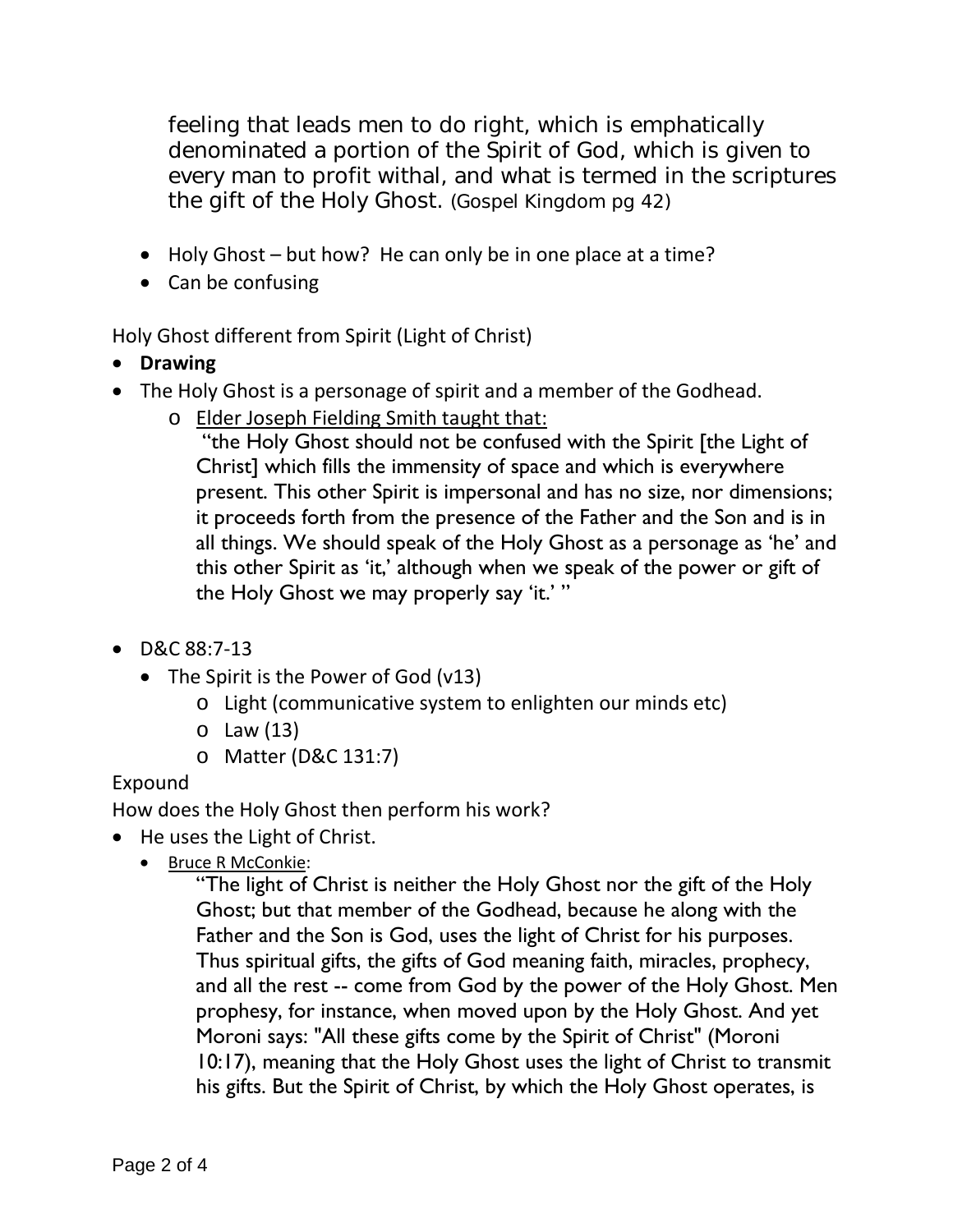no more the Holy Ghost himself than the light and heat of the sun are the sun itself." (New Witness for Articles of Faith pg. 258)

We all have received the Gift of the Holy Ghost after Baptism. One way to look at the Gift of the Holy Ghost is an extra portion of the Spirit. Or additional access to use of the Spirit

What does this extra portion do different than what all receive?

- o Testimony
- o Sanctification (cleansing)
- o Revelation
- o Healing
- o Prophecy
- Holy Ghost is "Guard" for access to the Spirit
	- o "All access to the Spirit comes through the Holy Ghost"
	- o Through Holy Ghost, obedient children can have access to the Spirit
	- o We may have access if we are obedient, if it is expedient in God's plan

### **We need to "hear" the Spirit.**

- Pliers on your finger.
	- o If you do something with your physical body you get feedback pain. So you don't do it.
	- o We have spent a lifetime
- We need to learn to listen to the spirit in the same way.
	- o If we are doing something that causes us spiritual pain, then don't do it.

President Nichols – What is it Satan can't duplicate.

So how does it feel?

- Peace
- Harmony
- centered
- resonates